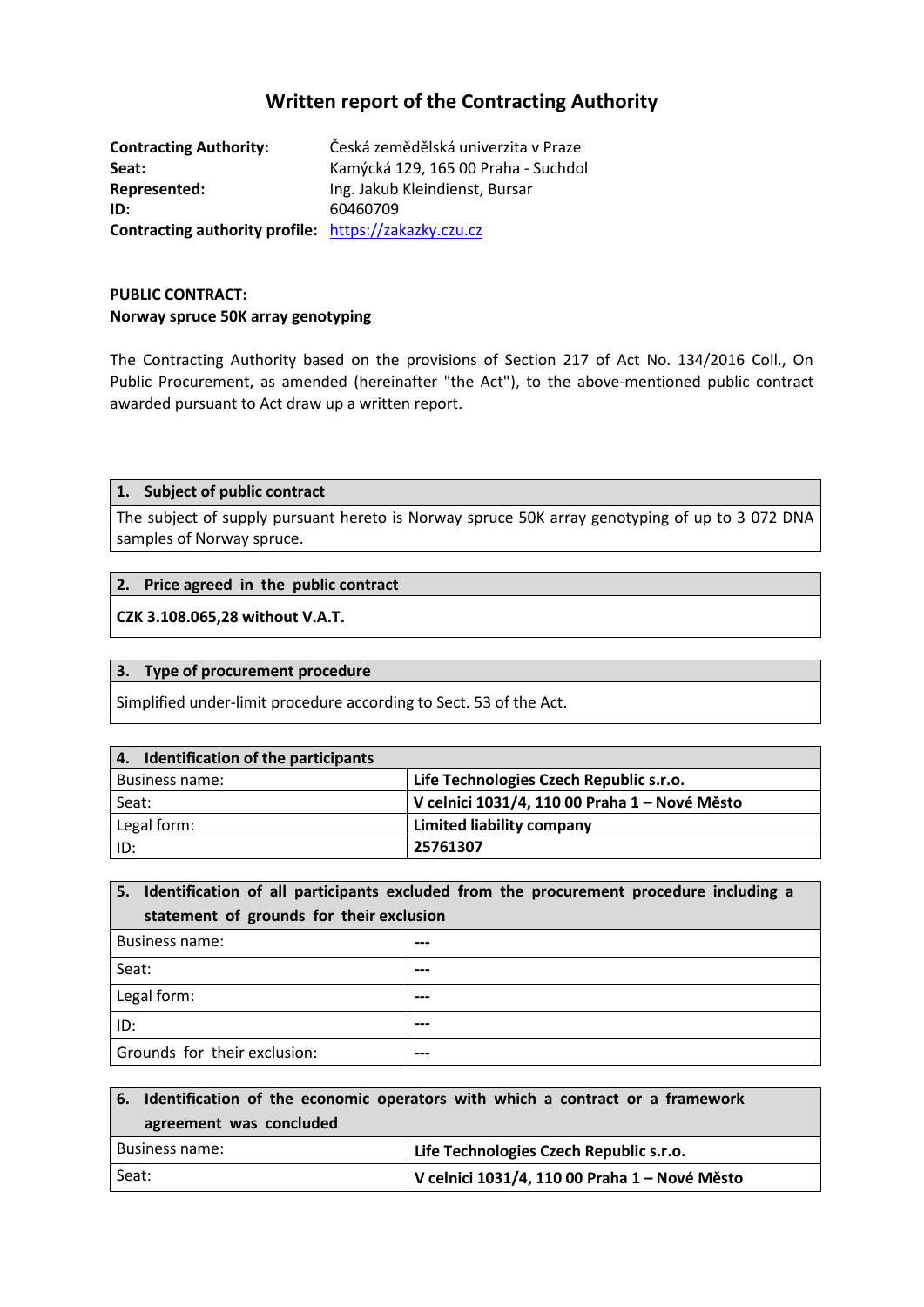| Legal form:                  | <b>Limited liability company</b>                                                                                                                                                                     |
|------------------------------|------------------------------------------------------------------------------------------------------------------------------------------------------------------------------------------------------|
| ID:                          | 25761307                                                                                                                                                                                             |
| Reasons for their selection: | The Evaluation Committee did not assess the tenders<br>because it would assess only one tender. The Evaluation<br>Committee merely stated the tender was acceptable to<br>the Contracting Authority. |

| 7. Identification of subcontractors |       |
|-------------------------------------|-------|
| <b>Business name:</b>               | ---   |
| Seat:                               | $---$ |
| Legal form:                         | $---$ |
| ID:                                 | ---   |

### **8. Justification of the use of a negotiated procedure with prior publication or a competitive dialogue procedure**

Was not used

#### **9. Justification of the use of a negotiated procedure without prior publication**

Was not used

#### **10. Justification of the use of a light regime**

Was not used

### **11. Justification of the cancellation of the procurement procedure or of not setting up a dynamic purchasing system**

Was not used

### **12. Justification of the use of means of communication other than electronic means for the submission of tenders**

In accordance with the Act, the Contracting Authority allowed the submission of tenders only in electronic form.

### **13. List of persons who were found to have a conflict of interest and a list of subsequently adopted measures**

No conflict of interest was identified for any person.

#### **14. Justification of not dividing an above-threshold public contract into lots**

The public contract was not divided in lots because, regarding the subject-matter, it was impossible.